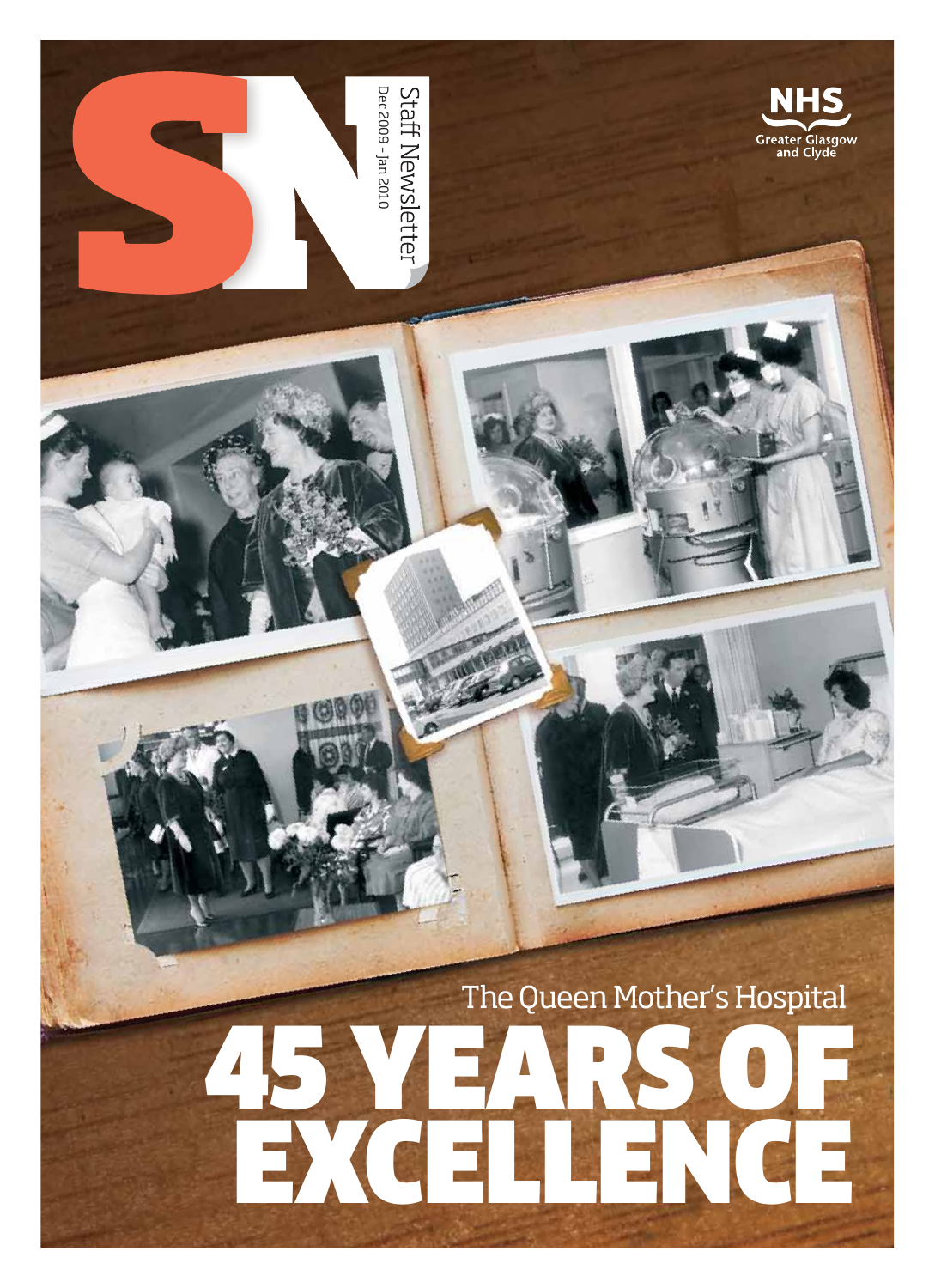### Award winning NHSGGC

### Design hat-trick for New Stobhill



**THE New Stobhill Hospital has won a third prestigious national design award, this time topping the healthcare category in the Glasgow Institute of Architects' annual design awards.**

**Judges said that they were "impressed by the civilised approach to the new hospital – the detailing has been honed to produce a calming space".**

**Stobhill commissioning manager Margaret Campbell added: "We are delighted to have won a third award for this fantastic new hospital.**

**"It is well deserved recognition for all the hard work put in by the design team and I'm sure that the local community will also be proud of the accolades their new hospital has received."**

**The New Stobhill has also been named best new building outside London by the Roses Design Awards 2009 and the best hospital design by the Building Better Healthcare Awards.**

# Well done t

Excellent work recognised at the Scottish Health Awards with five wins for NHSGGC



**F**IVE of our caring healthcare professionals were recognised for their hard work and dedication to Scotland's health service at this year's coveted Scottish Health Awards.

All of our nominees attended a special evening event at Edinburgh's Corn Exchange hosted by Jackie Bird and attended by the cabinet secretary for health and wellbeing.

The Scottish Health Awards recognise and reward Scotland's most committed and caring NHS workers who go the extra mile for both patients and colleagues.

The first of this year's winners was Vale of Leven paediatric physiotherapist





Shona Flannagan, who collected the Therapist's Award.

Community health assistant Margaret Nicholas, from Dumbarton Health Centre, picked up the Support Worker Award while the Equality in Healthcare Award went to Lorraine Newton, who is a healthcare assistant at Springburn Health Centre.

Professor Tessa Holyoake, director of the leukaemia research Laboratory at Gartnavel Royal Hospital, won the Cancer Care Award and Doctor Kevin Hanretty, consultant obstetrician at the Queen Mother's Hospital, picked up the Women & Children's Services Award.

## A team committed to green transport

THE NHSGGC travel plan and systems office has been celebrating its win at the 2009 Scottish Transport Awards, where it picked up the Contribution to Sustainable Transport award for implementing policies to reduce its impact on the environment.

Travel plan and systems manager Douglas McIntosh said: "This award is fantastic recognition of all the hard work that the office has put in during the past two years.

"Thanks must go to the judges for recognising our commitment to improving access for staff, patients and visitors.

"This award would not have been possible without the help of our many partners, upon whom we rely to assist us in our various projects. Special mentions must go to SPT,



Glasgow City Council and various other local authorities which have been so supportive towards our objectives.

"Most of all though, thanks must go to the staff, patients and visitors who choose to use the various schemes we put in place. Without their willingness to think about their travel choices to health facilities, our work would not be as successful as it clearly has been."



Staff Newsletter is written by staff for staff with the full support of the Area Partnership Forum<br>Please send articles, letters and photographs to: NHSGGC Communications, Staff Newsletter, NHS Greater Glasgow GS BM<br>Email: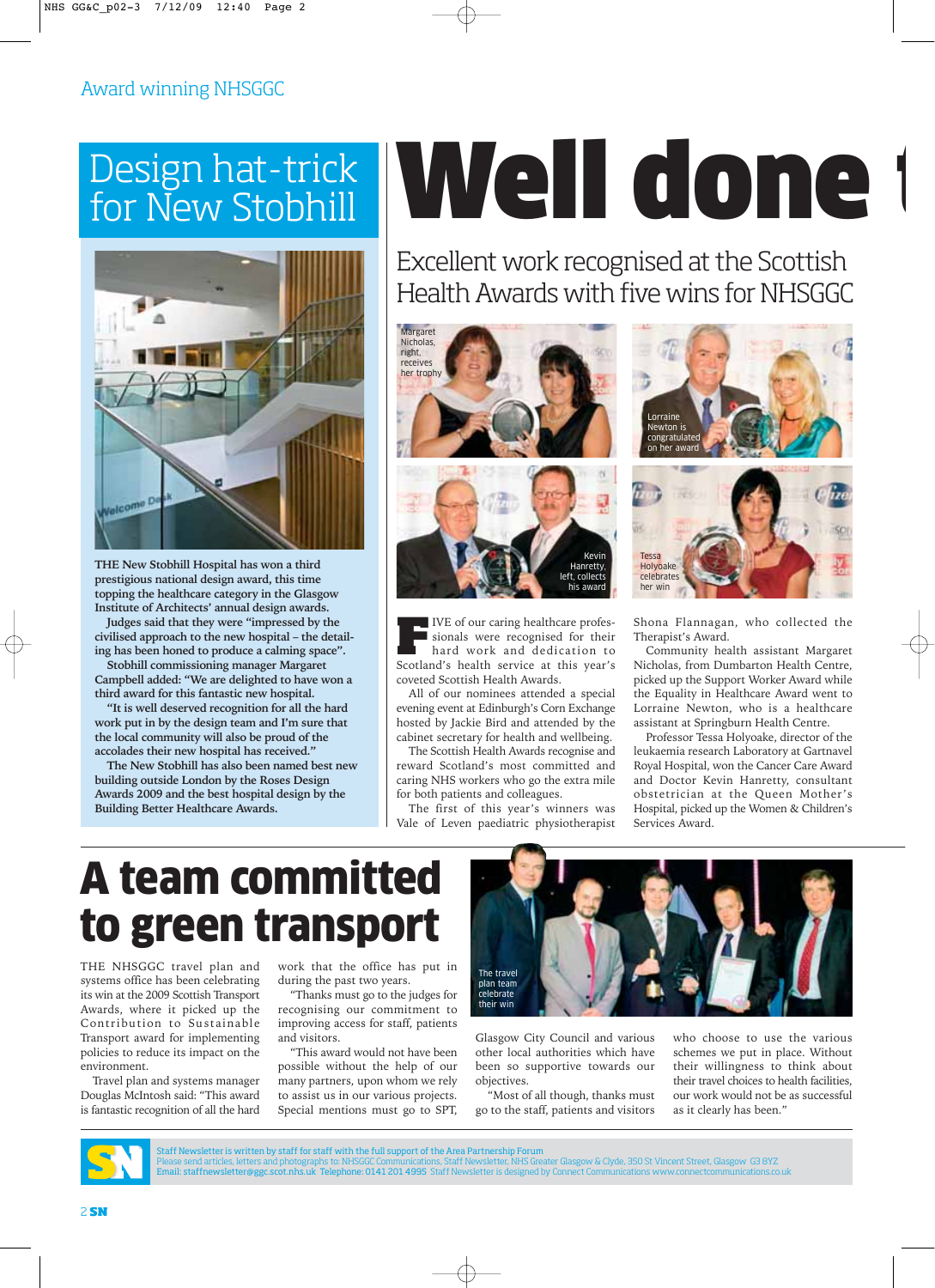# to winners



Above: Shona Flannagan was the proud winner of the Therapist's Award

Congratulating all the winners, cabinet secretary for health and wellbeing Nicola Sturgeon said: "The winners of this year's Scottish Health Awards have been recognised for making a special contribution to healthcare.

"All nominations showcased excellent examples of personal commitment, innovation and excellence. I would like to congratulate the winners and the runners up for their enthusiasm and commitment to improving patient care in Scotland."

NHSGGC chairman Andrew Robertson added: "These awards are a fitting recognition of the diversity of the skills and commitment of teams and individuals across the Board area and the rapport that they build up with patients.

"As well as this public compliment to their achievements I am very pleased to add my own personal congratulations."

All the finalists received a donation to their nominated charity, with more than £30,000 being donated on the night.

For more information on all the winners and pictures of the evening, NHSGGC Showcasing the Best at: www.nhsggc.org.uk/showcasingthebest

## GO Robert!

**NHSGGC's Robert Stewart has been honoured for outstanding achievement at the second** *Government Opportunities (GO)* **magazine Excellence in Public Procurement Awards Scotland. The** *GO* **Awards Scotland are the only awards dedicated to public procurement.** 

**Deputy Head of Procurement Robert was awarded the highly coveted winner's trophy**

**in the Individual Excellence category, in recognition of his services towards delivering Capital Equipment projects within this NHS board.** 

**Accepting the award, Robert said: "I'm delighted and proud of the recognition both for myself and the wider team at NHS Greater**



**Glasgow and Clyde. There have been huge improvements throughout the last couple of years, culminating in the New Stobhill Hospital, which was delivered to a high standard."**

### Award winning NHSGGC



Heather (centre) with WellChild judge Joanne Bannatyne (left) and explorer Benedict Allen at the awards ceremony in London

## Our Heather really cares

**HEATHER Carrick has been named Best Nurse in the prestigious WellChild Awards 2009 at a ceremony in London attended by HRH Prince Harry.** 

**Heather was sister at the Vale of Leven Hospital's Special Care Baby Unit for many years and now runs the 'Can Care' service on behalf of NHSGGC, West Dunbartonshire Council and Argyll & Bute Council providing weekly respite for parents of children with complex needs or lifelimiting conditions.**

**She was picked from record numbers of nominations for these awards, which celebrate the courage of children and young people coping with serious health problems.** 

**Heather was nominated by her colleague Annie Hair, who said: "She goes beyond the call of duty, giving far**



Heather (second from right) waits to meet HRH Prince Harry

**more time than she is paid for and offers continuing support for the families, including those whose children have died."**

**The WellChild Award judges also learned how Heather's support and encouragement has resulted in a very high retention rate among her staff, giving families much-needed stability, and has led to some carers deciding to train as nurses.**

**Annie added: "Heather is an inspiration to her profession."**

### **She goes beyond the call of duty, giving far more time than she is paid for**

Annie Hair

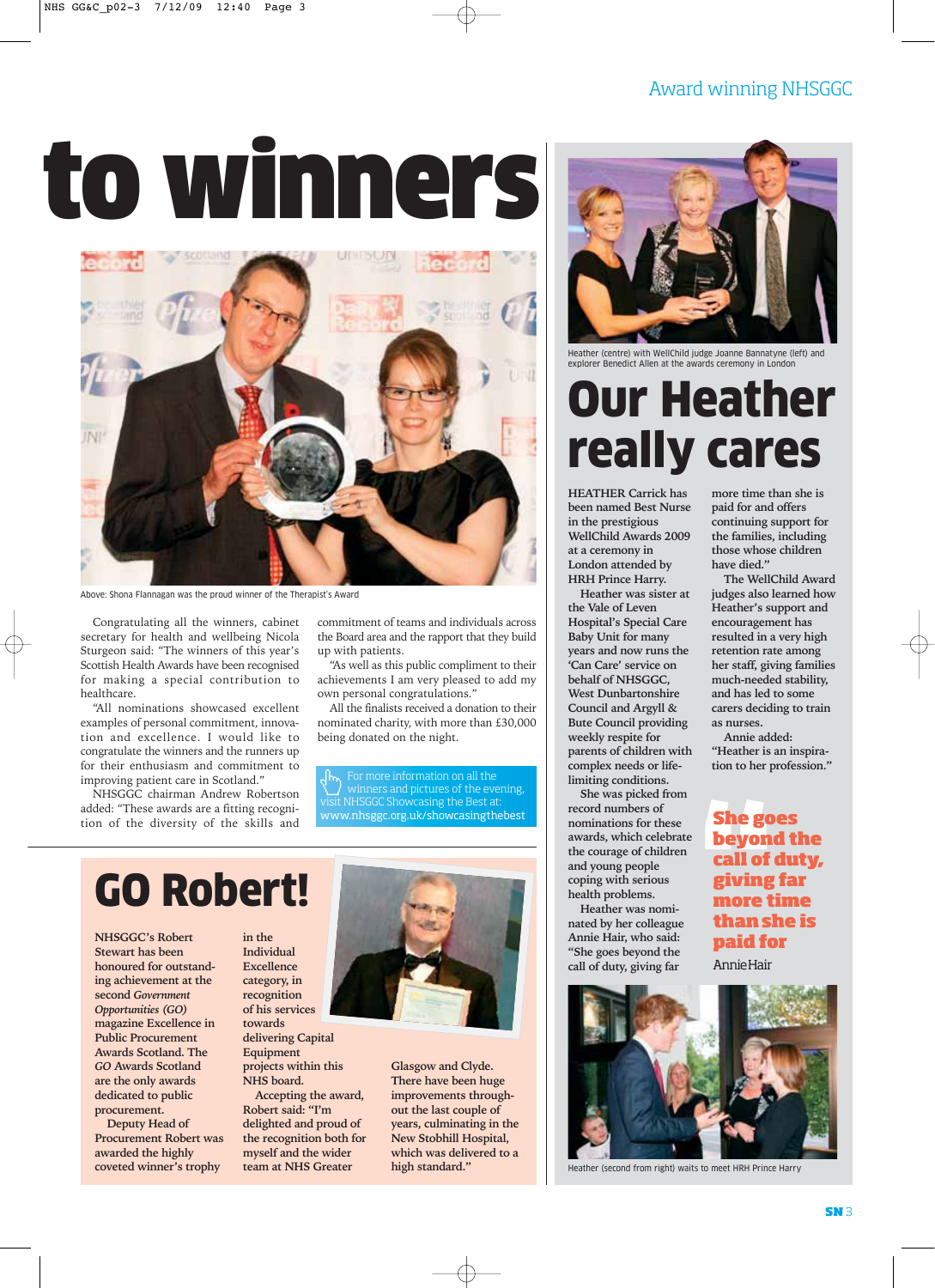### New hospitals



Above: project managers (front row, from left) Peter Moir, Heather Griffin, Mairi Macleod and Alan Seabourne and their team are already working hard on the new hospital complex (pictured right)

# LOOKING TO THE FUTURE

**THE team behind the biggest**<br>hospital build project in the<br>UK is raring to go. Project<br>director Alan Seabourne, head of hospital build project in the UK is raring to go. Project director Alan Seabourne, head of major projects Peter Moir and the project managers for the new hospitals Mairi Macleod (New Children's Hospital) and Heather Griffin (New Adult's Hospitals) have already

started work. Plans are under way with the first major piece of work on the site happening in the new year as construction of the new labs building begins.

Alan, Peter, Mairi and Heather individually and together have a wealth of experience bringing many NHS projects to fruition.

Alan has worked in the health service in Glasgow and Argyll and Clyde since 1980, undertaking many senior roles in facilities management, project management and general management. He has led many capital and service projects throughout this time including the

### Meet the team overseeing the new South Glasgow hospitals

development of the Yorkhill site culminating in the building of Yorkhill's new theatre complex. In his current role as project director, he manages, co-ordinates and actions all the activities associated with the planning and construction of the New South Glasgow Adult Hospital, New Children's Hospital and New Laboratory Facility.

Peter's role on the NSGH project will be to lead on all technical and quality matters associated with the projects and act as the main daily conduit between the contractor and the Board. Previously he has managed the design and project management of a number of large healthcare projects in the UK and Ireland including managing the initial

procurement of the Beatson Oncology Centre, the construction phase of the new Victoria and Stobhill Hospitals, the multi-storey car park at GRI and the co-ordination of the campus redevelopment at Stobhill Hospital.

As project manager for the New Children's Hospital, Mairi Macleod is responsible for working

**Alan, Peter, Mairi and Heather have a wealth of experience bringing NHS projects to fruition** with colleagues in paediatric services to deliver the detailed design of the new build. Mairi previously worked on the design for the New Victoria Hospital.

Heather Griffin takes on a similar role as project manager for the New Adult Hospital, working with users and the contractor to develop the detailed design for the hospital. She has nine years' experience in project management, and some of the previous projects she has been involved in have received national awards for innovation, design and environmental issues.

The New South Glasgow Hospitals Campus is the UK's most ambitious hospital build project and is an outstanding vision for the future of healthcare in Greater Glasgow and Clyde and beyond.

The New Adult and Children's Hospitals are a crucial part of this vision creating high standards of excellence in healthcare and design.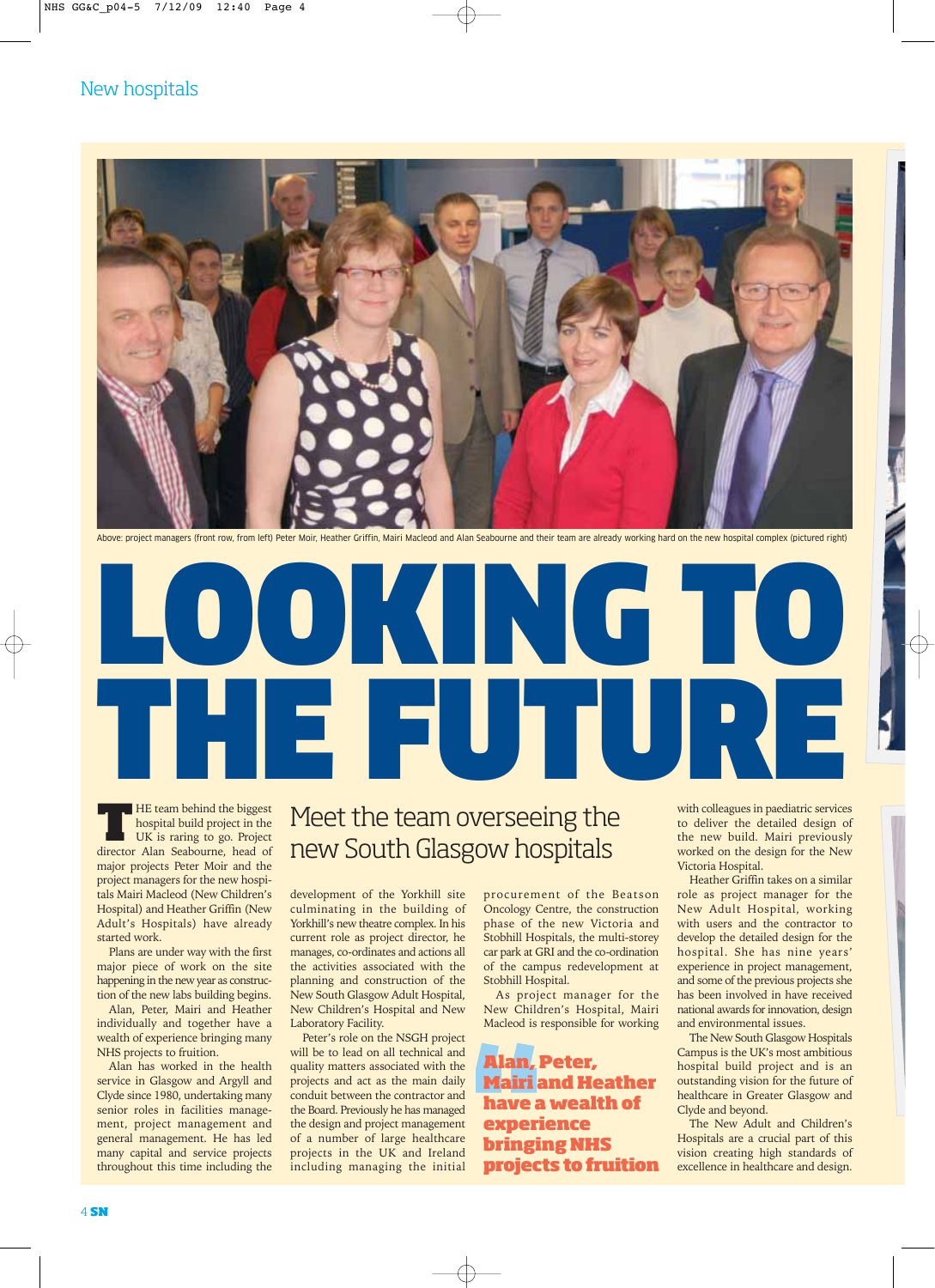#### New hospitals





Staff can see more of the images of the design on StaffNet and the NHSGGC website as well as a video 'fly-through' of the new hospitals. Visit: www.nhsggc.org.uk/content/default.asp?page=s1122



## Take a quick survey for your chance to see Aladdin

THE 18-week referral to treatment team has teamed up with *Staff Newsletter* to run a fantastic competition to win a family ticket for Aladdin, the spectacular traditional pantomime at the King's Theatre in Glasgow this Christmas.

Take a couple of minutes to complete the survey on the 18-week referral to treatment (RTT) programme and you could be going to see Gerard Kelly, Karen Dunbar, Gavin Mitchell and Keith Jack (the former Any Dream Will Do finalist) in a panto that promises a magiccarpet ride of laughter, thrills, song and dance in an adventure that will blow the lid off your lamp!

Christmas just wouldn't be Christmas without it.

The tickets are for the 7pm

performance on 26 December. We will get in touch with the winner on Friday 18 December.

We are also offering two runnerup prizes of £40 Tesco vouchers to spend in store, so to take part, go to StaffNet and click on the links.

The survey asks a few questions about the 18-week RTT programme, but don't worry if you don't know anything about it, please still fill in the questionnaire as it won't impact your chance of winning.

If you would like to find out about the 18-week referral to treatment programme, visit the 18 Weeks RTT on StaffNet or visit the national website for general information at: www.18weeks.scot.nhs.uk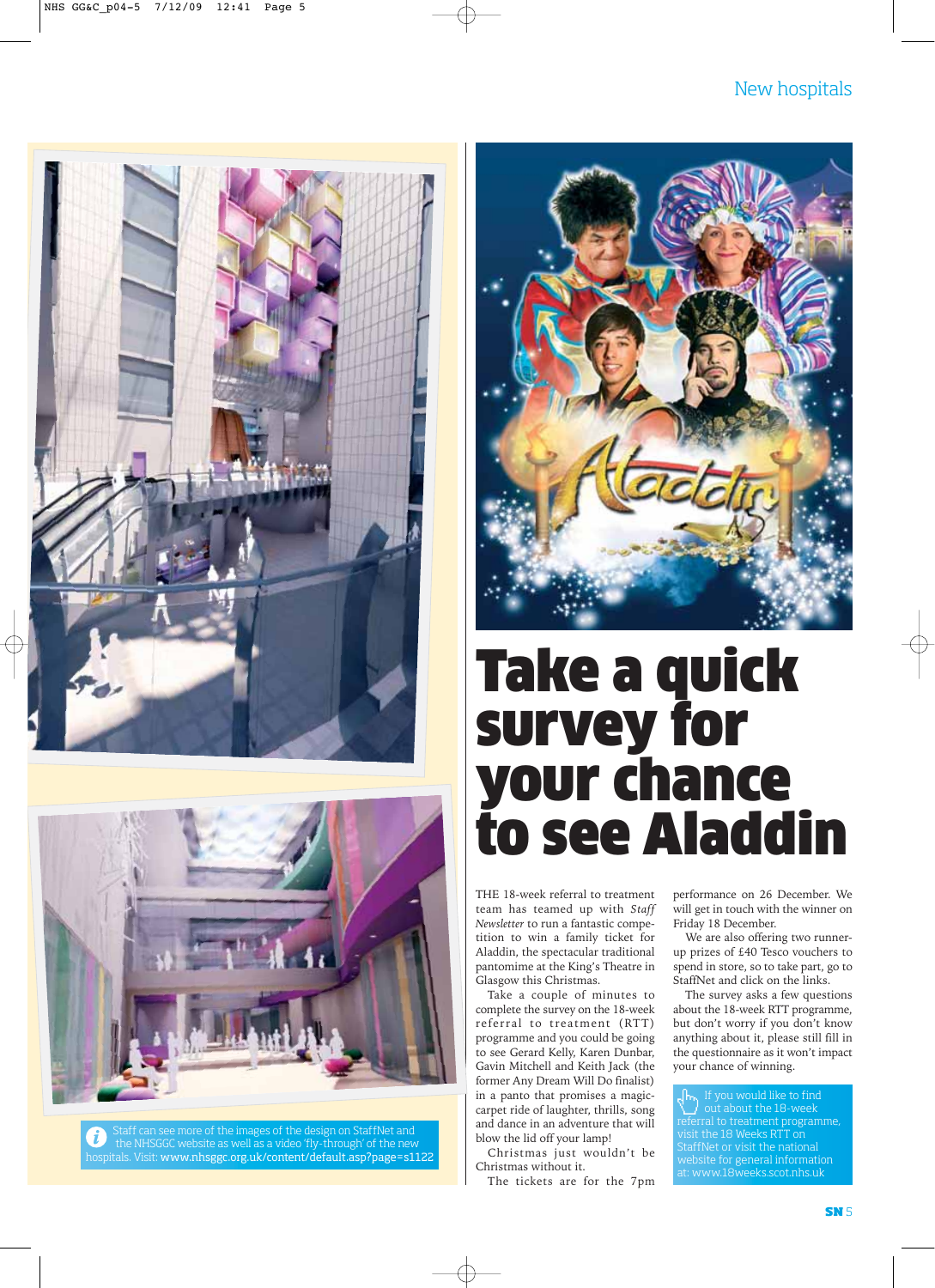# **Taylor**<br>Wimpey

### taylorwimpey.co.uk

# **Discover amazing value,** space and style...

We have a fantastic selection of homes across the west of **Scotland and all NHS Greater** Glasgow and Clyde staff are eligible for the Key Worker Package which entitles you to 5% off a new Taylor Wimpey home. To receive this amazing discount just take this advert with you when reserving a property.



### Sales centres open 5 days Thurs - Mon 11am - 5.30pm

For further information about the properties available please visit or call our marketing suite at one of the developments listed below.

| Callendar Rise, Falkirk, FK2 9TF      | 0845 071 4869 |
|---------------------------------------|---------------|
| Dunsmuir Park, Kilmarnock, KA3 1PA    | 0845 671 3166 |
| Excelsior Gate, Motherwell, ML1 2FE   | 0845 072 6148 |
| Imperial View, Airdrie, ML6 0BY       | 0845 072 6162 |
| Kelvindale Glade, Glasgow, G12 0QS    | 0845 072 6176 |
| The Dukes, Ferniegair, ML3 7FQ        | 0845 076 2325 |
| Newton Farm, Cambuslang, G72 7UJ      | 0845 072 6183 |
| Parklands, Blackwood, ML11, 9YR       | 0845 026 5257 |
| Poplar Grove, Chapelhall, ML6 8LG     | 0845 026 5287 |
| The Grange, Summerston, G23 5NB       | 0845 026 5311 |
| The Laurels, East Kilbride, G75 9BF   | 0845 676 2353 |
| Thornton View, East Kilbride, G74 5PS | 0845 072 6169 |
| Victoria Gardens, Airdrie, ML6 7DT    | 0845 026 5275 |
| Wellhall Grange, Hamilton, ML3 9BZ    | 0845 072 6155 |
| Wester Grove, Bathgate, EH48 2EB      | 0845 071 7088 |



Taylor Wimpey West Scotland, Cirrus Building, Glasgow Airport Business Park, Marchburn Drive, Abbotsinch, Paisley, PA3 2SJ. Tel: 0141 849 5500. Terms and conditions apply, available on selected plots only. Information correct at time of going to press.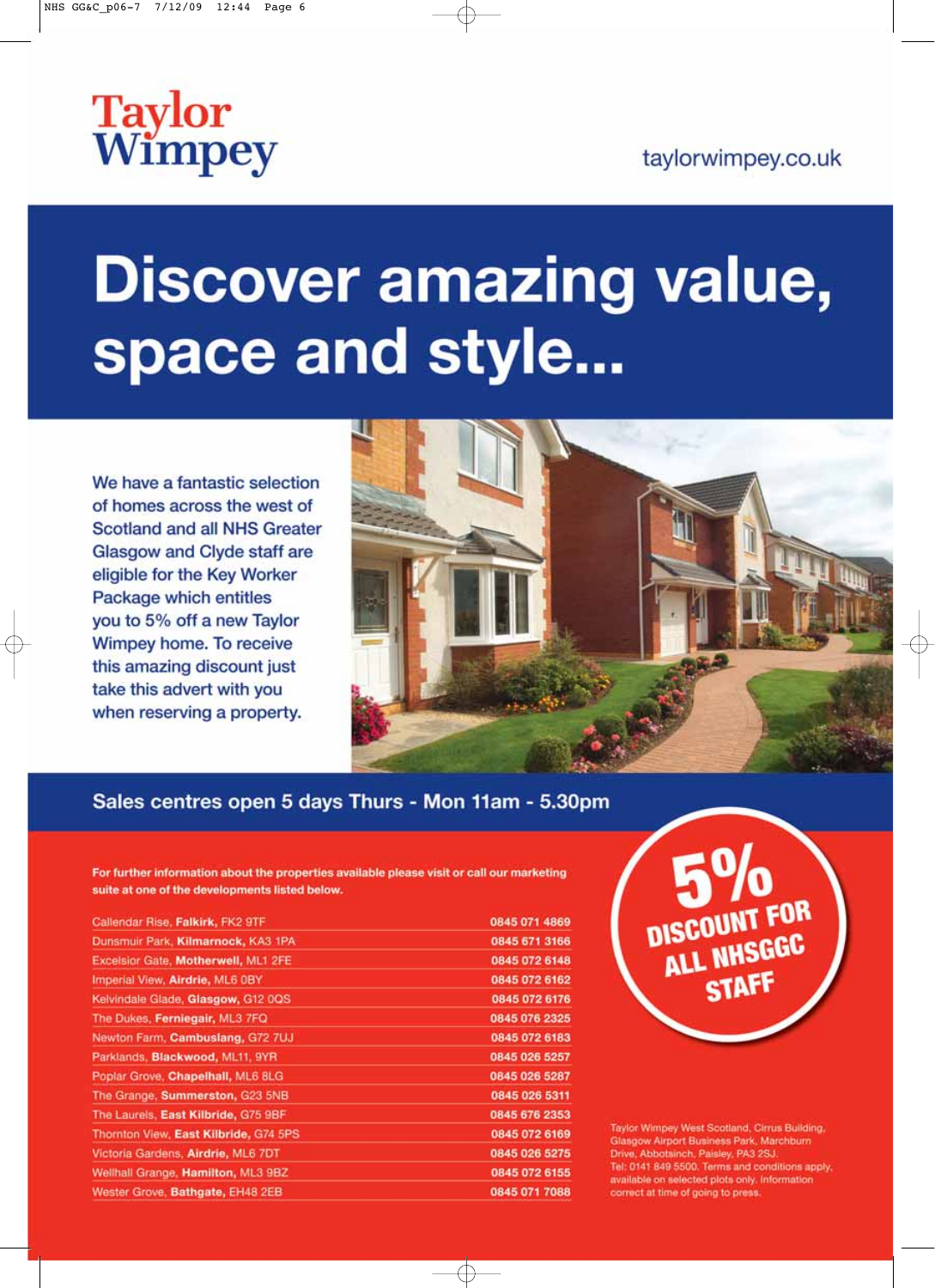THE £2,000 TIN!

**VEISIBILITY, one of Glasgow's oldest charities,<br>marked its 150th birthday this year. Seven yeapo, the charity launched a patient support s<br>within the eve department at Gartnavel Hospital. It marked its 150th birthday this year. Seven years ago, the charity launched a patient support service within the eye department at Gartnavel Hospital. It offers emotional support and practical advice to people struggling to come to terms with the news that they were losing their sight.** 

**The service has supported thousands of people and regularly takes more than 80 referrals each month.** 

**Café Deco, a coffee shop owned by Tony Winton, pictured, has been supporting the charity for the past four years by displaying a Visibility collecting tin on his counter. This one small tin has now raised the magnificent sum of £2,000, thanks to the generosity of Café Deco's customers.** 

**Visibility chief executive Fiona Sandford, also pictured, congratulated Tony on the amount raised. "We are extremely grateful to Tony and his staff, and all the Café Deco customers, for their support. It really is quite amazing how much money has been raised from just one collecting tin. It is such a simple but effective way to help."**



### Getting arty in Gartnavel

STAFF from West Glasgow CHCP and Gartnavel Royal Hospital who joined forces to plan a range of events for this year's Scottish mental health arts and film festival would like to thank everyone who attended the various events for their support.

A small working party made up of occupational therapists, nurses, management and Carr Gom staff worked hard to plan creative art exhibitions in Whiteinch Community Hall and Gartnavel Royal Hospital, as well as comedy workshops run by

Universal Comedy in the Mitchell Theatre.

All events were well attended with more than 100 people making it to venues – including service users past and present, staff and interested people from the local community as well as professional artists who had worked with the groups.

Some of the users spoke passionately about how participation in creative projects can facilitate better mental health, increasing confidence, skills attainment, socialisation and fun.

Interested in taking part in next year's planning group? Contact Samantha Flower on 0141 211 3576 or email: samantha.flower@ggc.scot.nhs.uk

### Campaign gets danger message straight to kids

visibility

A NEW campaign aims to raise awareness of the safe use and safe storage of hair straighteners.

An audit at the Sick Kids' hospital has shown the number of children attending A&E as a result of a contact burn from hair straighteners has increased considerably in recent years. Very young children have attended the hospital suffering from superficial burns to severe deep dermal or full thickness burns after touching hot hair straighteners.

So far this year, Yorkhill A&E has seen about 28 children with a contact burn from hair straighteners – 11 per cent have required skin grafts resulting in a stay in hospital, intensive treatment and then an intensive care regime for up to two years.

The campaign has three key messages:

**"Straight off"** – hair straighteners should be



switched off after use **"Straight in"** – they should be stored in a heat-resistant bag **"Straight away"** – they should be put away safely out of reach of children.

The campaign was developed by NHSGGC health improvement team, the Royal Hospital for Sick Children, A&E consultants and the Burns Unit, as well as Strathclyde Fire and Rescue, Royal Society for the Prevention of Accidents and the hairdressing college at James Watt.

### ...brief

### **Partnership** working

**A PROJECT that helps blind and partially sighted unemployed people in Glasgow get back to work has joined forces with NHSGGC.** 

**Since the start of Focus on Employability (FOE) last year, more than 90 individuals have received support, with nine getting jobs.** 

**Lack of confidence, stress and anxiety restricts FOE users' ability to return to work.** 

**NHSGGC developed a short stress management course to help six FOE service users. This proved successful with one finding work within weeks and the other five undertaking IT training.** 

### They're lucky in Renfrew!

**KAREN Gleed, health visitor and schools nurse team leader for the Johnstone area, based in Renfrew Health Centre is the latest winner of our SN £1000 giveaway.**

**Karen's birthday is coming up, and she said it was a "lovely added celebration".** 

**Karen entered the competition after Fiona McInnes, also from Renfrew Health Centre, won in August. So it seems lightning does strike twice!**